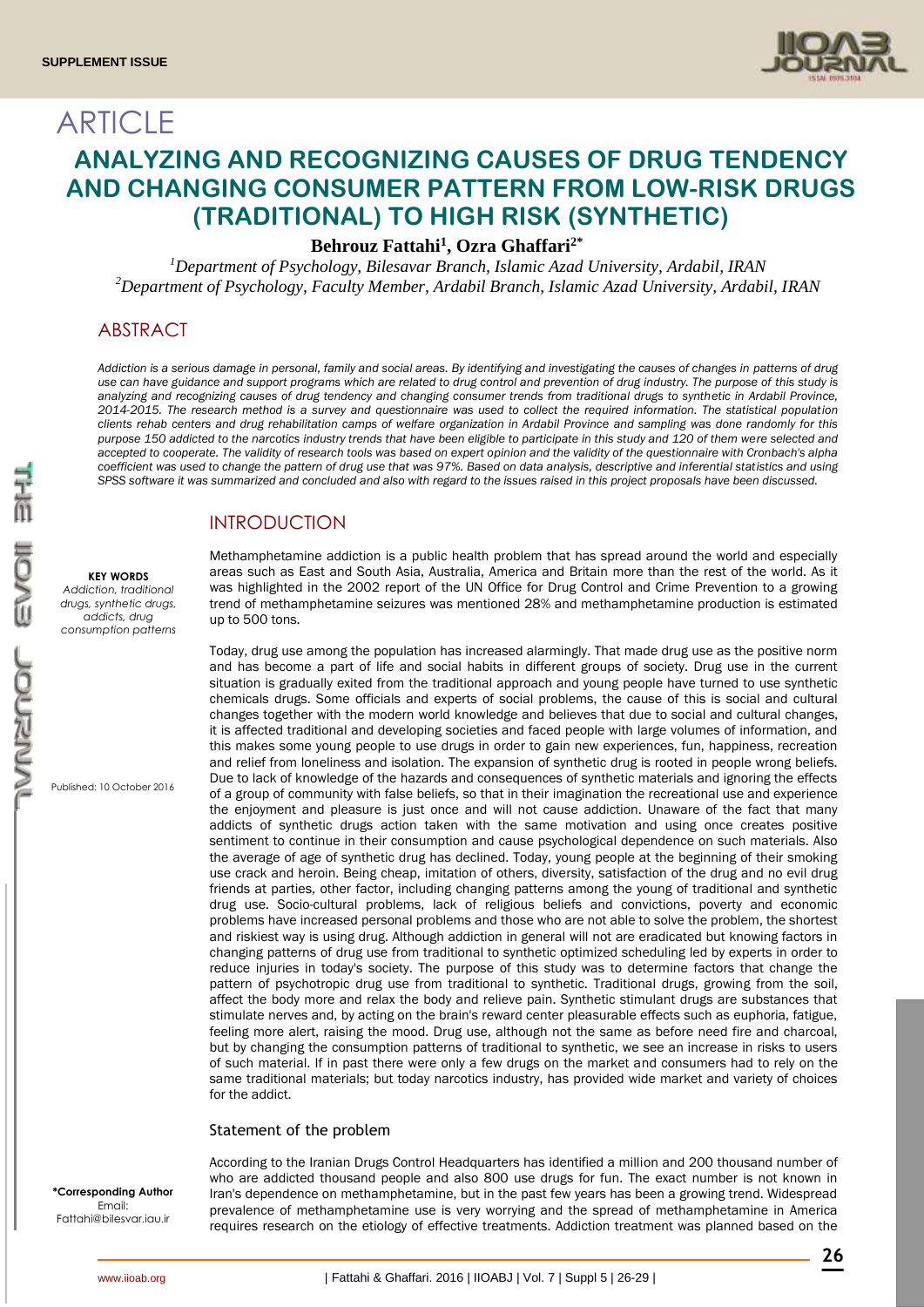

needs of men in the past, but in the past few years, research has shown that therapies for women have effective results. Changing patterns of drug use from traditional materials and chemical industries and the use of psychotropic pills is a serious threat to modern societies which are in crisis. The identification of more than 4,000 psychotropic tablets in recent years in the country, showing a tendency to consume synthetic drugs among today's generation and while the harms of these drugs, is far more grievous than traditional drugs. June 26 is named as the World Anti-Drug Day. World Anti-Drugs Day slogan for 2015 is "Let's live together and make our community and our identity free of drugs". It is hoped that with regard to this motto and in line with the anti-drug policy that the Islamic Republic of Iran is running, with public efforts we can take basic steps for a world free of drugs. One of the adverse effects of the modern world is expansion of synthetic drugs and expands the use of such material and change the traditional way of using drugs to synthetic have followed by social, judicial and police response. Now the cases where had serious concerns of families, the community and the authorities is expanding the use of synthetic drugs among young people, regardless of its effects. The youth of today prefer instead of traditional drugs such as opium, consume chemicals and new synthetic drugs. Today, the modern world has made things easier for everyone. One of the consequences of the modern world is the expansion of modern lifestyle in the shortest possible time man meets their needs. In other words, the use of traditional drugs requires time as well as equipment and accessories, but chemical drugs and its use do not take much time and synthetic drugs can be quickly used in every situation.

The research objectives

- Recognizing causes of drug tendency and changing consumer trends from traditional drugs to synthetic in Ardabil Province
- Review and understand the current situation of the use of synthetic drugs
- Analyzing the causes of expansion of drug use

## **METHODS**

The research method is a survey and questionnaire was used to collect the required information. The statistical population clients rehab centers and drug rehabilitation camps of welfare organization in Ardabil Province and sampling was done randomly. The participants were people who have dependence on methamphetamine and at least two weeks have passed from their hospital stay and physical symptoms were left behind and they were willing to be interviewed and were able to express the experiences of everyday life.

#### Research hypothesis

- 1- There is a significant relationship between friendship and changing patterns of drug use.
- 2- There is a significant relationship between drug diversion and changing patterns of drug use.
- 3- There is a significant relationship between religious beliefs and changing patterns of drug use.

#### First hypothesis

There is a significant relationship between friendship and changing patterns of drug use.

| Variable<br><b>Statistical index</b>           | <b>Frequency</b> | Pearson<br>coefficient | correlation The significance level |
|------------------------------------------------|------------------|------------------------|------------------------------------|
| friendship<br>and<br>changing<br>drug patterns | 120              | 0.312                  | 0.006                              |

**Table 1:** The relationship between friendship and changing patterns of drug use

According to data analysis there is a significant relationship between friendship and changing patterns of drug use. Therefore, this hypothesis is confirmed. The likelihood of addiction in people who have addicted friends several times is more than others. According to research and interviews with consumers of synthetic drugs, most of them have begun addiction in their friend's home. Thus we should be careful about our children friends. Maybe one day they offer drug to our children. Do we have thought about to avoid the impact? Is he aware of the effects and harms of substance? If we do not give correct answers about drugs and psychotropic substances to our children questions, they will learn wrong answers from their friends. If in rehab centers we are facing with synthetic drug addicts, it has been proposed to invite addicts who quit smoking synthetic drugs or are recovering to come and provide the necessary training to these people as they face the most influential educational, and transfer their experiences in friendly and informal meeting to other addicts. Because they can easily meet with addicts and points out their mistakes. By using this method a significant percentage of the changing drug consumption pattern towards hazardous materials was reduced.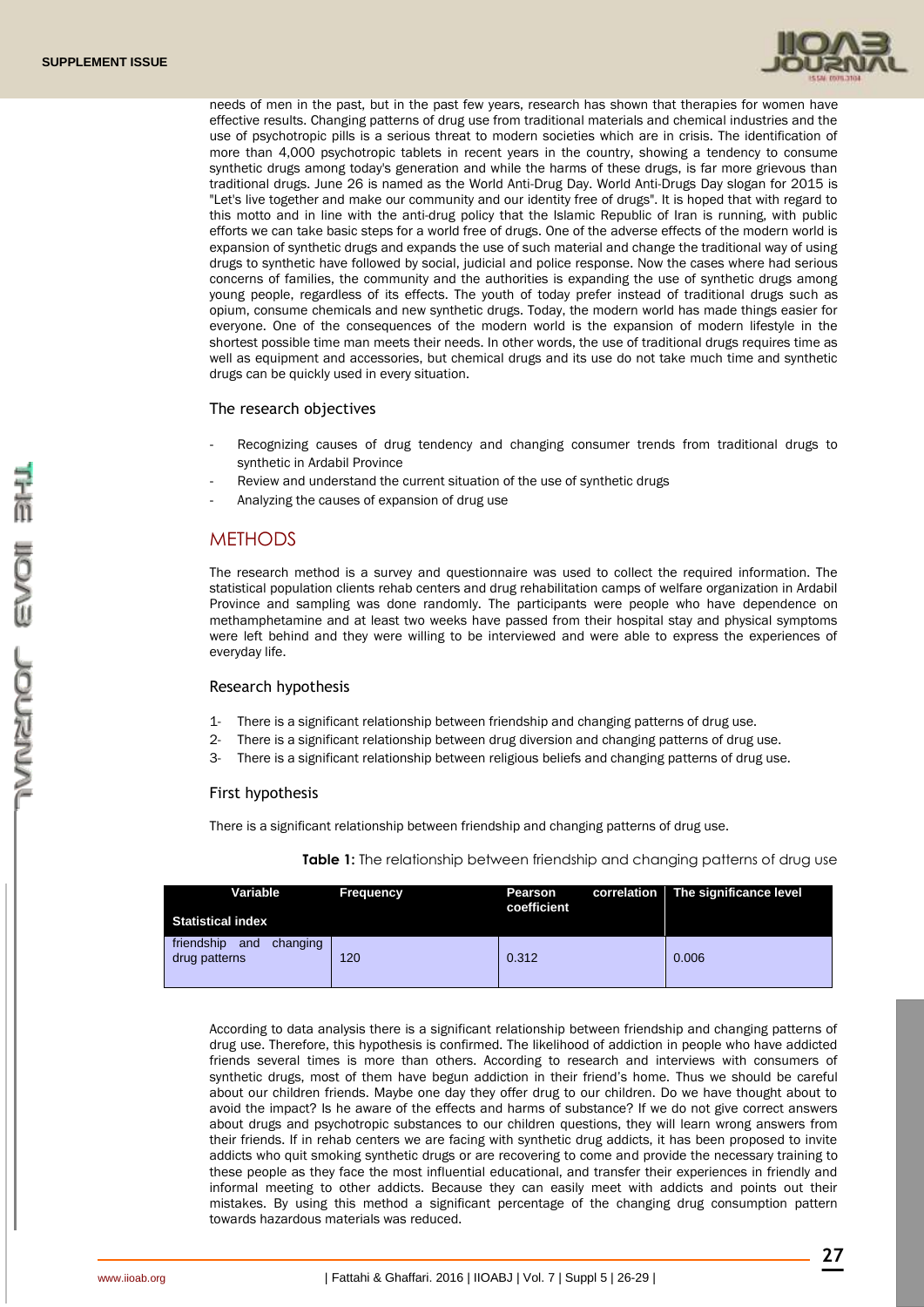

#### Second hypothesis

There is a significant relationship between drug diversion and changing patterns of drug use. Drug diversion and changing patterns of drug use

Table 2: The relationship between drug diversion and changing patterns of drug use

| Variable<br><b>Statistical index</b>                         | <b>Frequency</b> | Pearson<br>coefficient | correlation The significance level |
|--------------------------------------------------------------|------------------|------------------------|------------------------------------|
| diversion<br>Drua<br>and<br>changing patterns of drug<br>use | 120              | 0.500                  | 0.000                              |

According to data analysis there is a significant relationship between drug diversion and changing patterns of drug use. Therefore, this hypothesis is confirmed. A variety of synthetic drugs is growing rapidly as far as families and schools and provincial education authorities are not familiar with new synthetic drugs and students without complete information will be drawn to these materials. Now a massive community campaign against false and misleading advertising on different networks and satellite channels where police and relevant agencies should attempt to be dominant on these ads and introduce the nature of such material to community to induce the message of hatred toward drugs in the minds of the community and strongly and decisively fight the those who promote and profit from synthetic drugs and drug addiction.

#### Third hypothesis

There is a significant relationship between religious beliefs and changing patterns of drug use. Religious beliefs and changing patterns of drug use.

Table 3: The relationship between religious beliefs and changing patterns of drug use

| Variable<br><b>Statistical index</b>                                   | <b>Frequency</b> | Pearson<br>coefficient | correlation The significance level |
|------------------------------------------------------------------------|------------------|------------------------|------------------------------------|
| <b>Religious</b><br>beliefs<br>and<br>changing patterns of drug<br>use | 120              | $-0.39$                | 0.599                              |

According to data analysis there is a significant relationship between religious beliefs and changing patterns of drug use. Therefore, this hypothesis is rejected. Addiction in religious family is much less than others. The findings show that religious young people less than others are caught in the trap of addiction. Surely those who accept religious principles and have sense of coherence to it are less than people who are not religious use drugs. Given that the respondents in terms of religious beliefs, such as participating in the ceremony of months (Muharram and Ramadan) was not serious on their duties, and even in these days the synthetic drugs are underused, therefore it is recommended to use religious symbols and religious reference groups, scientific, literary, artistic, sports and cinema are used for addicts modeling. Religious member of society should be invited to address the issue of prevention of addiction in the organs, agencies, and universities and schools.

### **CONCLUSION**

The results show that from the four hypotheses proposed three hypotheses have been confirmed and one was rejected. Of these three; the positive and significant relationship of friendship and drug diversion can be mentioned. The one that was rejected is the negative and not significant relationship between religious beliefs can be mentioned.

CONFLICT OF INTEREST None

ACKNOWLEDGEMENTS None

FINANCIAL DISCLOSURE None